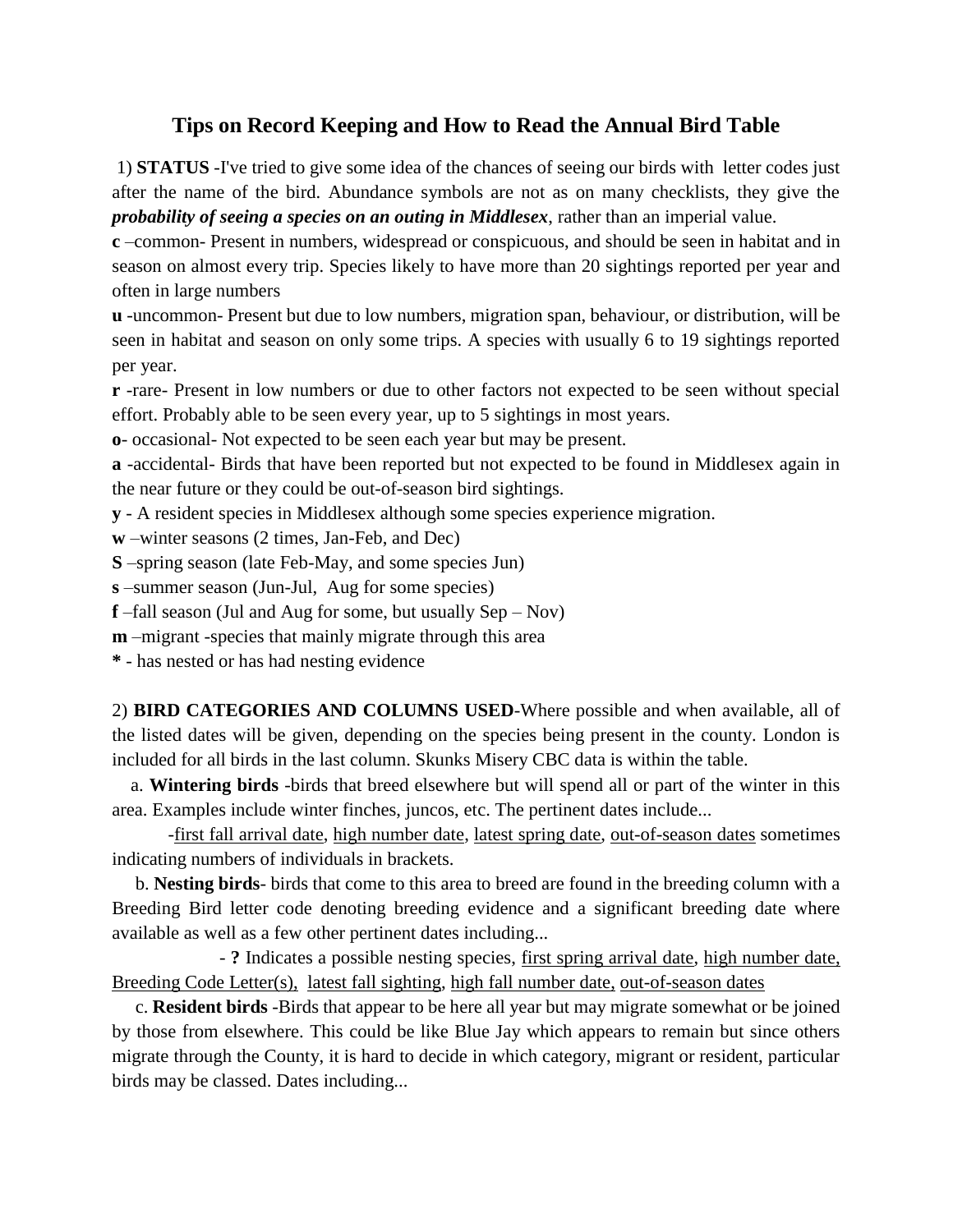-Some key dates including migration highs, highest breeding evidence, and CBC

totals

 d. **Migrant birds** –birds that travel through this area to nest further north. Some species might remain rarely to breed or in very small numbers but are considered migrants mainly and the following will be recorded...

- First spring date, high number spring date, latest spring date, first fall date, high number fall date, latest fall date, out-of-season dates, and if suspected of breeding a breeding date with code

 e. **Rare, Occasional, Accidental birds** -usually all sightings will be listed but if sometimes just the key ones. For example, if an eruption of a species of owl occurs, which is usually very rare, only a few days would be listed.

## **3) COLUMN NAME DEFINITIONS –**each column heading explained

First spring -First sighting of the species in spring if a migrant, or nesting bird, March being considered first "spring month" A few species arrive sometimes arrive in late February. Some not until May or early June.

**Spring high** -Highest one day total seen for a migrant, seen by a single person or number of people's sightings on that date.

Latest spring -Latest date to be recorded for a migrant species or for a wintering species.

**Breeding evidence** - Breeding evidence for the species indicated by letters as in the Ontario Breeding Bird Atlas Breeding Code. These letters such as FY, AE, etc, can be found at the website <http://www.birdsontario.org/atlas/codes.jsp?lang=en>. If possible a date is put in for when the code was achieved. The Breeding Bird Survey (BBS) from near Strathroy to near Glencoe and the Ontario Field Ornithologist (OFO) Skunk's Misery outing are in early June so often a T in the column would be from one or both of those dates. Other dates indicate being present in breeding season. If unsure of nesting status the date or a blank space has a question mark in the box.

**First fall** -First sighting of a migrant in the fall or a wintering species arrival.

**Fall high**-Highest one day total seen in one day for a migrant, or nesting species about to migrate as per flocking behaviour seen, or flock of wintering arrivals, seen either by a single person or multiple sightings from the same date.

Latest fall -Latest record for a migrant or last date for a breeding species. Last "migrant month" is considered as November though some don't leave or arrive until December.

**First/second winter, out-of-season** -Records for these 2 columns include dates for species encountered not in their usual times, eg. Species here but not known to nest, winter birds lingering into spring or summer, nesting or migrant birds lingering into winter, etc.

**CBC total** - London CBC from first Saturday in Count period is listed. Other Counts which have part of their list in Middlesex County are tabulated into the table. This column gives an idea of lingering birds and their abundance, resident birds and wintering birds and their abundance.